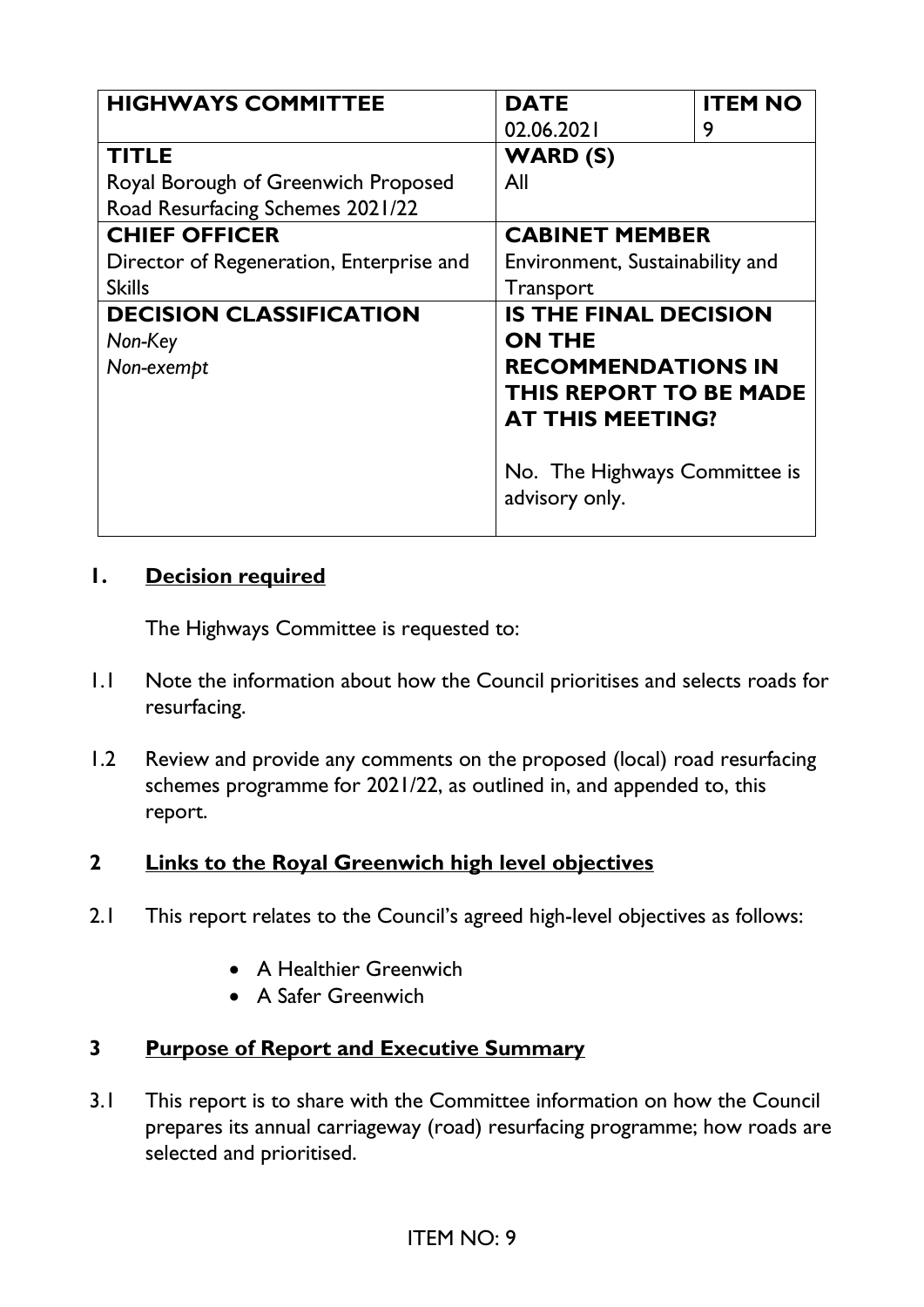3.2 The report will also share the list of schemes selected for resurfacing during the 2021/22 financial year, which, following agreement will be published on the Council's website for public information.

### **4 Introduction and Background**

- 4.1 Typically, a resurfaced road would be expected to last around 20 to 25 years. The cost to resurface a local residential street is determined by both the length and width of the street and the work required (depth of construction, materials etc). However, on average, it would typically cost in the region of £50k per street when the programme is considered as a whole.
- 4.2 With around 2,000 streets in the Royal Borough, and the average lifespan of resurfacing, to maintain the network condition at a "steady state" around 100 roads per year would need to be resurfaced (ie about 5% of the network). This would cost around £5m per annum. The current funding level is slightly over £1m per annum and this results in a larger backlog of works then can be afforded.
- 4.3 Considering the budgets available, to develop and prioritise the list of roads to receive planned maintenance, regular technical borough wide road condition surveys are carried out to examine the condition of every road in the borough. The surveys divide the roads into manageable sections and return a condition score against each. This information, when combined with other factors, leads to a prioritised list of streets selected for resurfacing and ensures the funding is allocated to the right areas in the right order.
- 4.4 Through this systematic approach, qualitative condition surveys and prioritisation criteria, together with the appropriate choice of materials, the Council aims to maximise the road life within the funding available at optimum cost.
- 4.5 In line with the information above the Council has now selected the streets for inclusion into the 2021/22 Resurfacing Programme. The proposed programme for 2021/22 is shown in Appendix A.
- 4.6 All of the schemes are to be programmed in consultation with stakeholders (London Buses, utility companies, events, emergency services etc.) and will be delivered throughout the remainder of 2021/22 financial year. Any reserve schemes not completed will be carried forward to 2022/23.
- 4.7 The total cost of the proposed work (excluding the reserve roads) is £1.070m.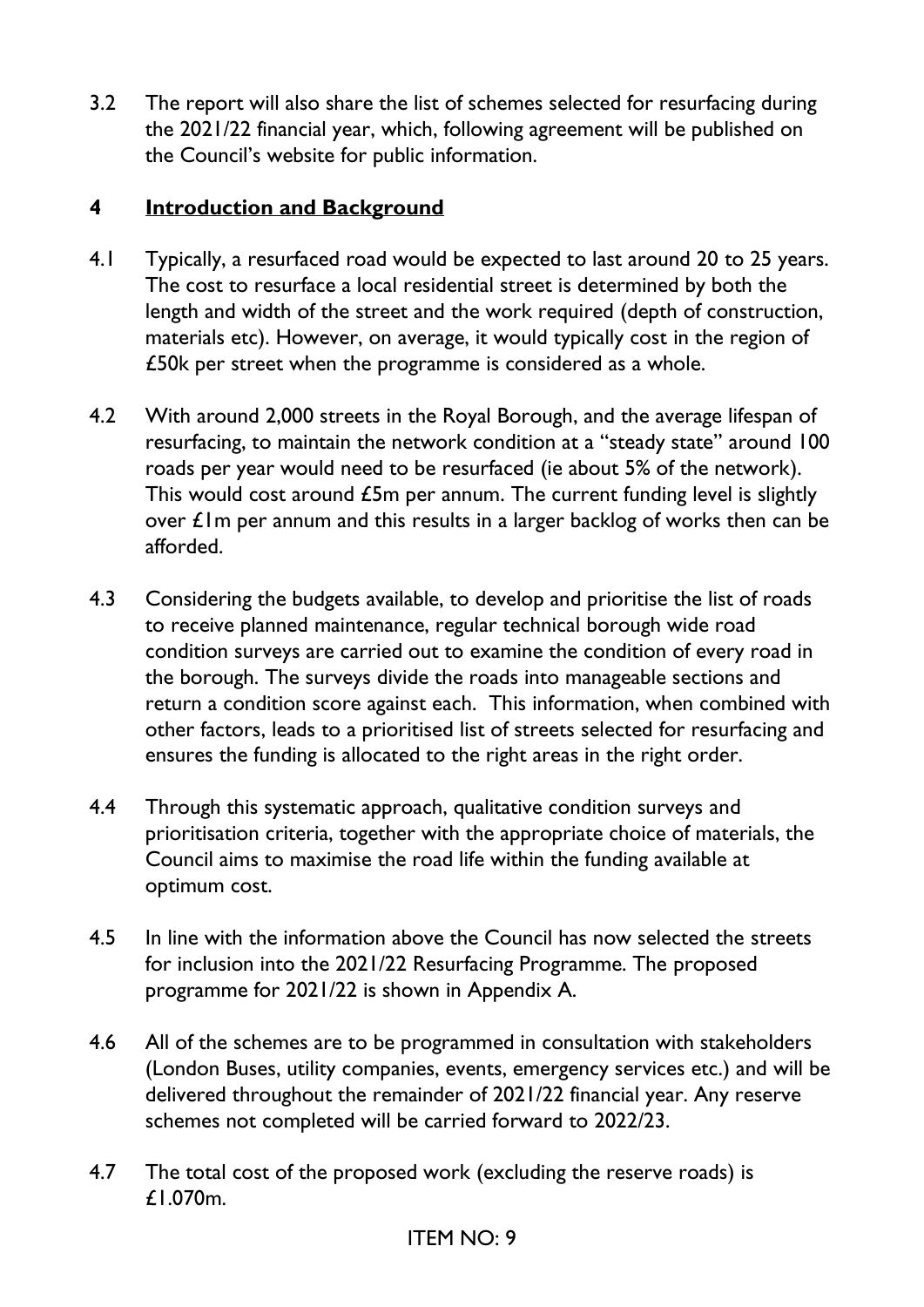### **Principal Road Funding**

- 4.8 In recognition of the strategic nature and use of the boroughs classified A roads (the principal roads), TfL funds planned maintenance on these roads.
- 4.9 The Council has seen a gradual decline in Principal Road funding over recent years. Table 1 below shows the Principal Road funding allocations received  $sinc<sub>P</sub>$  2014/15.

| <b>Financial</b> | Allocation (£) |
|------------------|----------------|
| Year             |                |
| 2014/15          | 1,067,000      |
| 2015/16          | 867,000        |
| 2016/17          | 878,000        |
| 2017/18          | 740,000        |
| 2018/19          | 171,000        |
| 2019/20          | 110,000        |
| 2020/21          | 120,000        |

|  | Table I - RBG Principal Road funding allocations |
|--|--------------------------------------------------|
|--|--------------------------------------------------|

- 4.10 For 2021/22 TfL had indicated that Principal Road funding could return to values somewhere near those seen in earlier financial years.
- 4.11 The Council was asked by TfL to make a funding bid submission to the maximum value of £1.2m for 2021/22.
- 4.12 Officers have developed a list of six schemes for delivery to the value of £1.2m, as requested by TfL. At the time of drafting this report a decision on the funding request has not yet been confirmed, although indications are that at worse case the funding granted would be 50% of the total bid (£600k) (this is a pan-London position and not a reflection on the Councils bid). TfL will confirm the funding through the normal channels in due course.
- 4.13 Whilst the condition of the Royal Boroughs principal roads, overall, are in an acceptable condition, it follows that with continued reduced funding the rate of deterioration of this key part of the network will increase.
- 4.14 As a result of reduced funding and the increasing degradation of the network there will be an increased spend from the Council's revenue funds to ensure the principal road network continues to be maintained in a safe and functional condition. The Council has lobbied TfL for increased funding for this area of work, and prior to the Covid19 pandemic there were signs that the earlier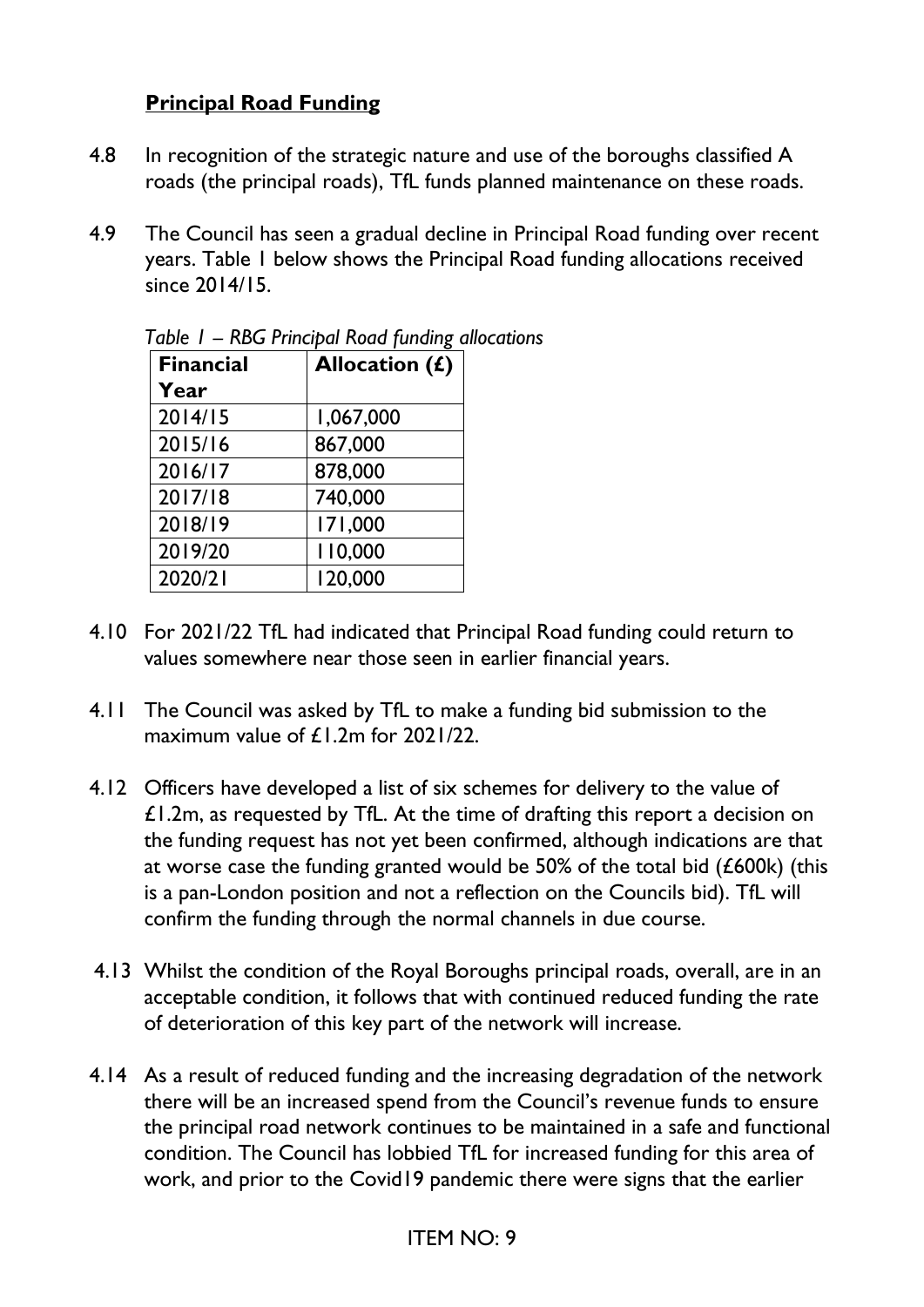levels of funding would be reinstated. However, the pandemic has placed significant pressure on TfL finances so near-term settlements are impossible to predict.

# **5 Available Options**

| <b>Option</b>      | <b>Description</b>                                                                 | <b>Comment</b>                                                                                                                                                                                                                                                                                                                                                             |
|--------------------|------------------------------------------------------------------------------------|----------------------------------------------------------------------------------------------------------------------------------------------------------------------------------------------------------------------------------------------------------------------------------------------------------------------------------------------------------------------------|
| $\mathsf{I}$ .     | Do nothing                                                                         | This would result in the essential work<br>described in this report not being<br>delivered. The condition of the roads<br>would continue to deteriorate. The<br>budgets would be under-spent (or<br>reallocated). It would cause reputational<br>harm and dissatisfaction of residents. This<br>scenario is not advised.                                                   |
| 2.                 | Accept the<br>proposed<br>2021/22<br>resurfacing<br>schemes                        | The progress of the Council's 2021/22<br>planned highways maintenance programme<br>would be noted and approval given. This<br>would allow the Council to progress with<br>engaging with stakeholders to plan and<br>programme the works over the summer.                                                                                                                   |
| 3.                 | Accept the<br>proposed<br>2021/22<br>resurfacing<br>schemes but with<br>amendments | As above but with amendments proposed<br>the 2021/22 resurfacing scheme selection.<br>This will enable the Council to progress<br>with planned maintenance works this<br>financial year but potential delays could<br>prevent delivering the works at the<br>optimum time of year. The basis for<br>varying the prioritisation process would<br>also need to be justified. |
| $\boldsymbol{4}$ . | Defer the<br>decision and<br>request more<br>information                           | This would delay the delivery of the works<br>until the next Committee meeting or<br>beyond and would see the works delayed.                                                                                                                                                                                                                                               |

5.1 In considering the way forward available options to the Council are:

# **6 Preferred Option**

6.1 The Committee is asked to note the contents of the report, agreeing with recommendation 2 above, and, if required, comment upon the list of planned maintenance schemes proposed for 2021/22 as shown in Appendix A.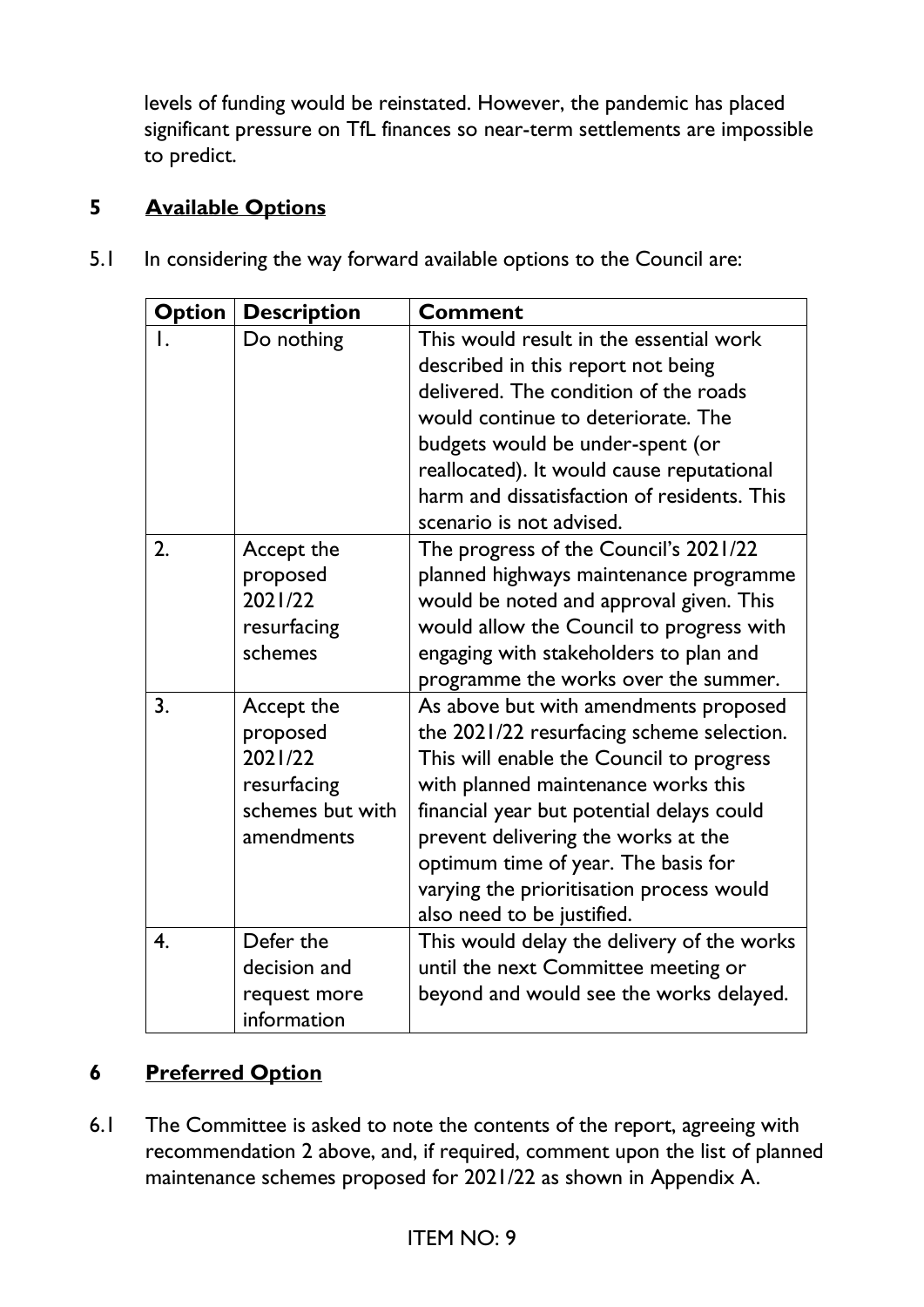# **7 Reasons for Recommendations**

7.1 This would allow the Council to progress with engaging with stakeholders to plan and programme the works and crucially allow works to be delivered at the optimum time of year.

# **8 Cross-Cutting Issues and Implications**

| <b>Issue</b>           | <b>Implications</b>                                                            | <b>Sign-off</b>       |
|------------------------|--------------------------------------------------------------------------------|-----------------------|
| <b>Legal including</b> | The Council has a statutory duty to                                            | Eleanor Penn,         |
| Human Rights           | ensure that its highway network is in a                                        | <b>Assistant Head</b> |
| Act                    | safe and reliable condition. Section 41 of                                     | of Legal              |
|                        | the Highways Act 1980 imposes a duty to                                        | Services,             |
|                        | maintain highways maintainable at public                                       | 20th May 2021         |
|                        | expense and Section 58 of the same Act                                         |                       |
|                        | provides for a defence against action                                          |                       |
|                        | relating to alleged failure to maintain, on                                    |                       |
|                        | grounds that the authority has taken such                                      |                       |
|                        | care as in all the circumstances was                                           |                       |
|                        | reasonably required to secure that the                                         |                       |
|                        | part of the highway in question was not                                        |                       |
|                        | dangerous to traffic. Section $16(1)$ of the                                   |                       |
|                        | Traffic Management Act 2004 imposes a<br>duty on local traffic authorities 'to |                       |
|                        | manage their road network in securing                                          |                       |
|                        | the expeditious movement', with Section                                        |                       |
|                        | 31 of that Act specifically stating that the                                   |                       |
|                        | term 'traffic' includes pedestrians, so the                                    |                       |
|                        | duty requires the authority to consider                                        |                       |
|                        | all road users.                                                                |                       |
|                        |                                                                                |                       |
|                        | The Highways Committee is authorised                                           |                       |
|                        | to consider and comment on the                                                 |                       |
|                        | proposed road resurfacing schemes                                              |                       |
|                        | programme for 2021/22, as appended to                                          |                       |
|                        | this report, under Article 13 of Schedule                                      |                       |
|                        | E (Terms of reference - Member-level                                           |                       |
|                        | Bodies 2020/21) in Part 3 of the                                               |                       |
|                        | Council's Constitution, which sets out                                         |                       |
|                        | the matters that are referred to the                                           |                       |
|                        | Highways Committee to advise and                                               |                       |
|                        | comment on, and authorises the                                                 |                       |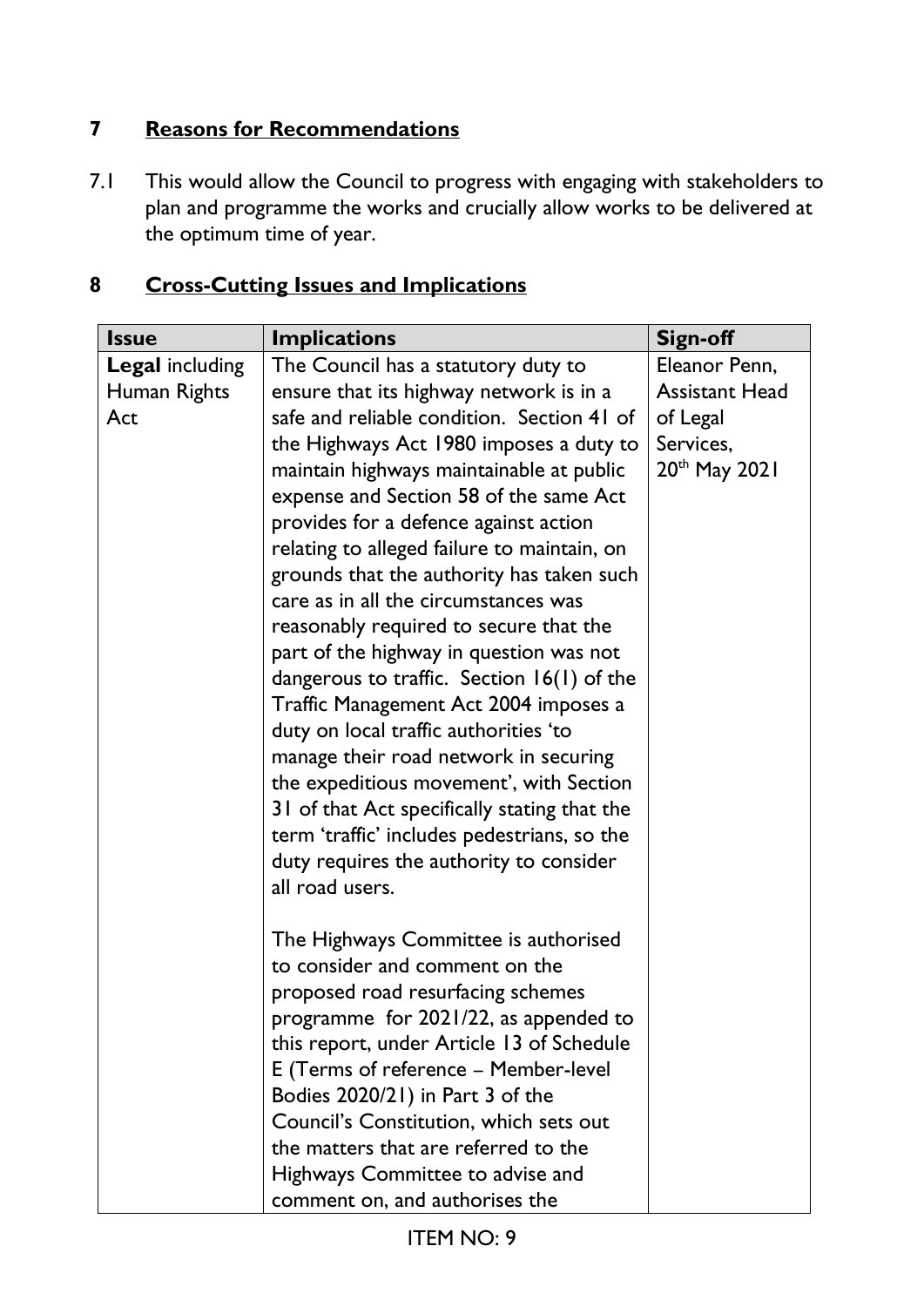|                                       | Director of Regeneration, Enterprise and<br>Skills, in consultation with the Chief<br>Executive, Leader of the Council and<br>relevant Cabinet Member, to determine<br>in each individual case whether a matter<br>should be considered by the Highways<br>Committee.                                                                                                                                                                                                       |                                                                                      |
|---------------------------------------|-----------------------------------------------------------------------------------------------------------------------------------------------------------------------------------------------------------------------------------------------------------------------------------------------------------------------------------------------------------------------------------------------------------------------------------------------------------------------------|--------------------------------------------------------------------------------------|
| <b>Finance and</b><br>other resources | The Highways Committee is requested<br>to note the information, review and<br>provide any comments on the proposed<br>(local) road resurfacing schemes<br>programme for 2021/22, as outlined in,<br>and appended to, this report.<br>The total cost of the proposed work is<br>£1.070m which will be funded from the<br>Highways Maintenance revenue budget.                                                                                                                | <b>Sue Rock</b><br>Accountancy<br><b>Business</b><br>Change<br>Manager<br>21/05/2021 |
|                                       | Officers have also developed a list of six<br>schemes for delivery to the value of<br>£1.2m for the Boroughs principal roads.<br>A funding decision from TFL has not yet<br>been confirmed, although indications are<br>that at worse case the funding granted<br>would be 50% of the total bid $(£600k)$ .<br>TfL will confirm the funding through the<br>normal channels in due course.                                                                                   |                                                                                      |
| <b>Equalities</b>                     | The decisions recommended through this $\vert$ Jack Carlisle,<br>paper have a remote or low relevance to<br>the substance of the Equality Act. There<br>is no apparent equality impact on end<br>users.                                                                                                                                                                                                                                                                     | 12 May 2021                                                                          |
| <b>Climate</b><br>Change              | The decisions recommended in the<br>report have low direct impact on climate<br>change or the Council's current carbon<br>reductions commitments. The Council is<br>working closely with its contractor/s to<br>minimise the Carbon footprint in the use<br>of equipment, plant and material; road<br>surfacing technology and techniques are<br>developing and extreme weather events<br>are expected to become more frequent<br>which will affect durability; the Council | Mario Lecordier<br>25 May 2021                                                       |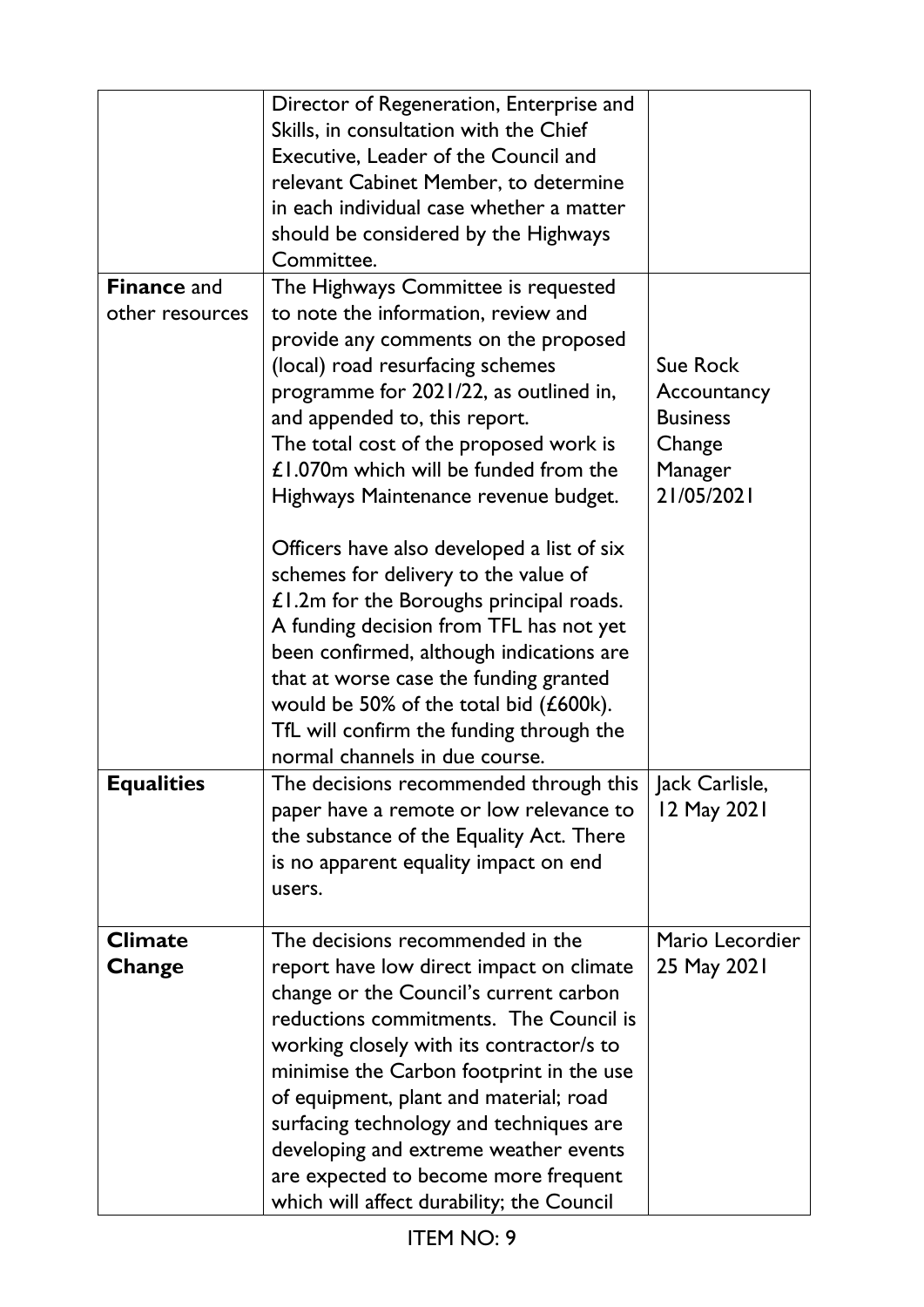|                     | will keep up to date with the techniques<br>that will deliver lowest whole life cost in<br>maintaining the road network.                                                                                                                                                                                                                                            |                               |
|---------------------|---------------------------------------------------------------------------------------------------------------------------------------------------------------------------------------------------------------------------------------------------------------------------------------------------------------------------------------------------------------------|-------------------------------|
| <b>Social Value</b> | The Public Services (Social Value) Act<br>requires people who commission public<br>services to think about how they can also<br>secure wider social, economic and<br>environmental benefits.<br>Contracts used to deliver the Councils<br>resurfacing work have been procured in<br>a way that secures a range of social value<br>to the Council and its residents. | Jack Carlisle,<br>12 May 2021 |

#### **9 Report Appendices**

The following documents are to be published with and form part of the report:

• Appendix A – Proposed Resurfacing Schemes 2021/22

# **101 Background Papers**

*None* 

Report Author: Jack Carlisle Highways Improvements Engineer Tel: 020 8921 2773 Email: [jack.carlisle@royalgreenwich.gov.uk](mailto:jack.carlisle@royalgreenwich.gov.uk)  Reporting to: Mark Hodgson Head of Highways Tel: 020 8921 2103 Email[:mark.hodgson@royalgreenwich.gov.uk](mailto:mark.hodgson@royalgreenwich.gov.uk) Chief Officer: Pippa Hack, Director of Regeneration, Enterprise and Skills Tel: 020 8921 5519 Email: [pippa.hack@royalgreenwich.gov.uk](mailto:pippa.hack@royalgreenwich.gov.uk)